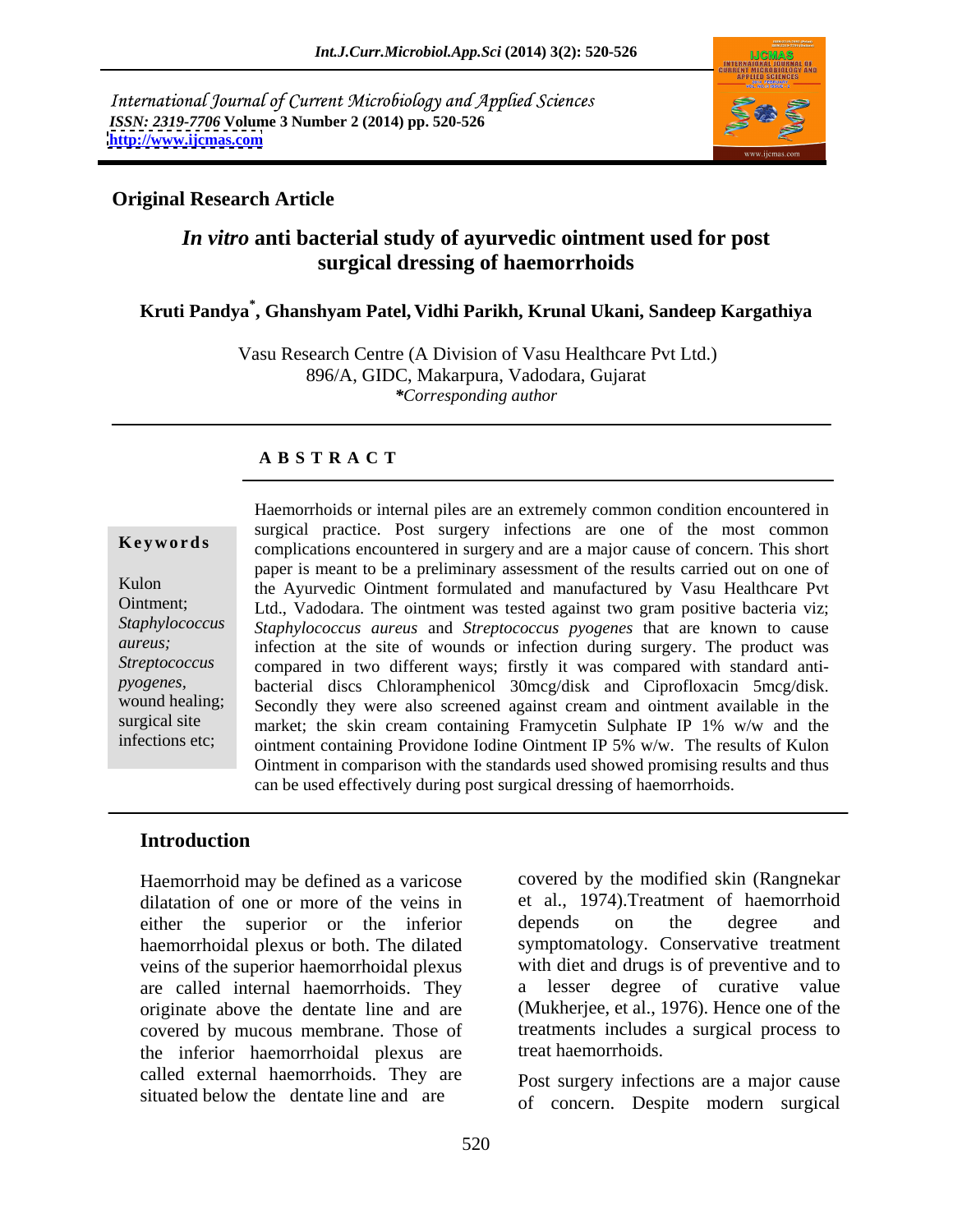techniques and the use of antibiotic prophylaxis surgical site infections (SSI) is one of the most common complications proliferation (White et al., 1976) protein encountered in surgery (Wilson et al., synthesis and wound contraction, and 2004). The development of SSI depends on the pathogenicity and level of bacterial host response (Accolla, 2006). The tensile strength gain, formation of

Infections occur when microorganisms dehiscence following wound closure. overcome the host natural immune system Pathogenic bacteria may have or do the and subsequent invasion and following (Ted S Stashak DVM, MS, dissemination of microorganisms in viable Diplomate): tissue provoke a series of local and systemic host responses (Wound Adhere/bind to extracellular matrix Microbiology; John G Thomas) . Wound proteins of exposed tissue which may have infection is the commonest and most a direct effect on wound healing. Binding troublesome disorder of wound healing (Pea et al., 2003). Infection in a wound is a manifestation of disturbed host bacteria equilibrium that is in favour of the Produce cytotoxic exotoxins (e.g. bacteria. This not only elicits a systemic *Clostridium spp, S pyogenes, S aureus*) septic response but also inhibits the causing more tissue damage and creating a multiple processes that are involved in the wound healing i.e. each of these processes survival. is affected when bacteria proliferate in a wound (Robson, 1997). Those pathogens with thick capsules body

Since wound colonization is most *pneumoniae*) are more resistant to frequently polymicrobial (Bowler, P. G. phagocytosis by leukocytes (Davis, 1965; 1998; Bowler, P. G., and Davies. 1999; Brook, and Frazier. 1998; Mousa, 1997. Summanen et al., 1995), involving However, to date, widespread opinion numerous microorganisms that are among wound care practitioners is that potentially pathogenic rendering any aerobic or facultative pathogens such as wound at some risk of becoming infected. Staphylococcus aureus, Pseudomonas Healing of an acute wound follows a *aeruginosa*, and beta-hemolytic predictable chain of events. This chain of streptococci are the primary causes of events occurs in a carefully regulated delayed healing and infection in both acute fashion that is reproducible from wound to and chronic wounds (Daltrey et al., 1981; wound. The phases of wound healing are overlapping, but are described in a linear 1988; Halbert et al., 1992; MacFarlane et fashion for the purpose of clarity. The five al., 1986; Pal'tsyn et al., 1996; phases that characterize wound healing Schraibman, 1990; Sehgal, and (Cohen et al., 1999 include hemostasis

(Lawrence, 1998) inflammation (Cines et al., 1998), cellular migration and (Hynes, 1976) remodeling.

load present in a wound following a Infection is considered a major factor in surgical procedure, balanced against the delayed wound healing, reduced tissue tensile strength gain, formation of exuberant granulation tissue and Diplomate):

> Adhere/bind to extracellular matrix makes the protein unavailable promoting tissue adherence.

Produce cytotoxic exotoxins (e.g. microenvironment conducive to their survival.

(e.g. *S.pyogenes, S aureus and K.* Melly et al., 1974).

*Staphylococcus aureus*. *aeruginosa*, and beta-hemolytic Danielsen et al., 1998; Gilliland et al., 1986; Pal'tsyn et al., Schraibman, 1990; Sehgal, and Arunkumar**.** 1992; Twum-Danso et al.,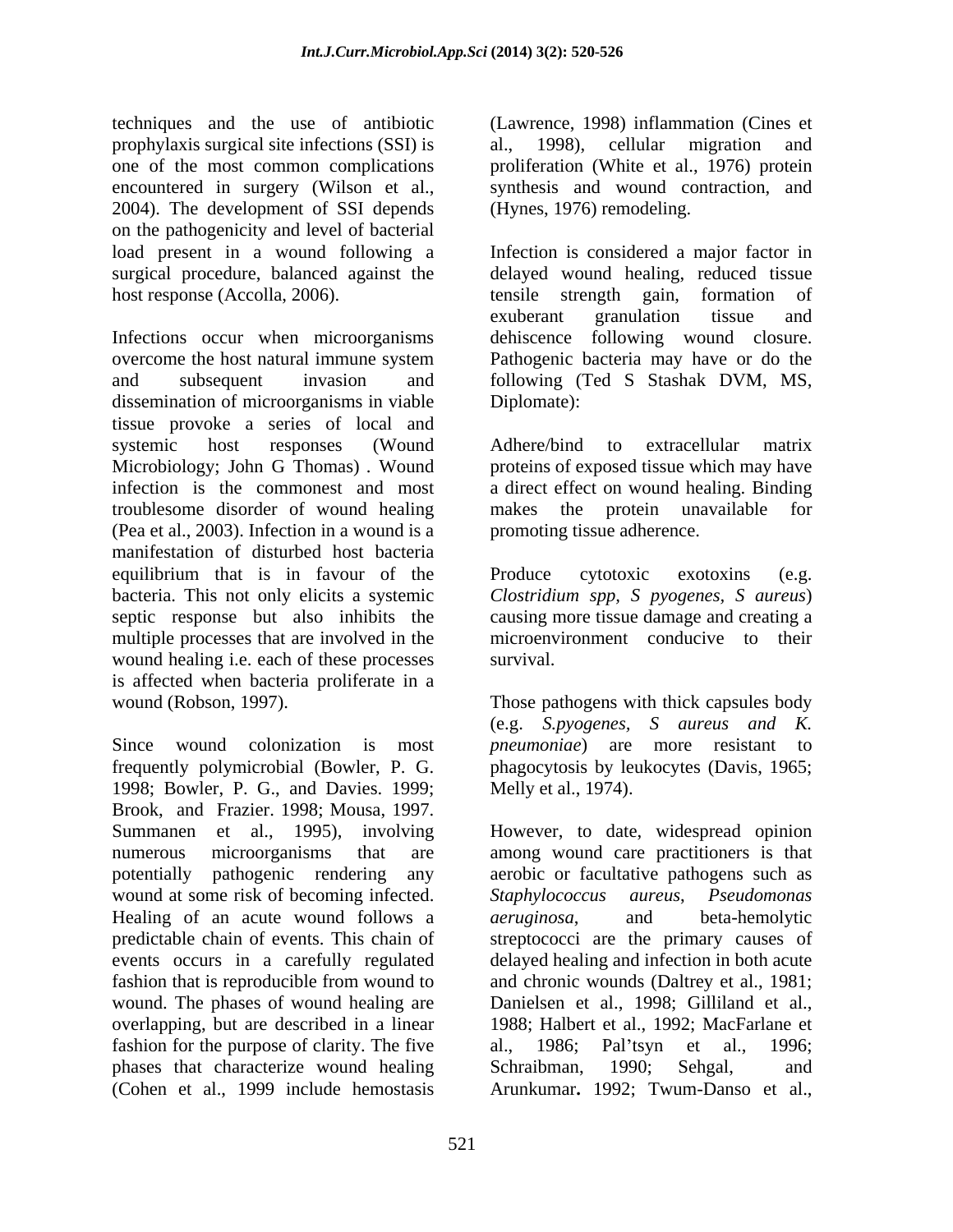1992). Despite the frequency and "Kulon Ointment" was formulated at the prevalence of endogenous anaerobes in R&D dept. of Vasu Research Centre (A surgical wound infections, the Centers for Disease Control and Prevention guideline,<br>for the prevention of surgical site infection This Ointment contains Nirgundi Tailam negative S*taphylococci*, *Enterococcus* spp., *Escherichia coli*, *P. aeruginosa*, and *Enterobacter* spp. as the most frequently *Azadirachta indica* (Neem) Oil isolated pathogens (Mangram et al., 1999). (Bhavprakash Nighantu of shri *Staphylococcus aureus* is the most *Staphylococcus aureus* and *Streptococcus* 

been an age old discussed problem, hence

Plants are known to possess several (Bhavprakash Nighantu of shri properties which make them effective for the treatment of Haemorrhoids, like anti oxidant, anti inflammatory, and anti bacterial. Botanicals used internally or topically, can treat early stages of hemorrhoids effectively and can be used as adjuncts in higher stages of The sample (Kulon Ointment) was first hemorrhoids, where surgical treatment is determined for its solubility property.

Traditionally used botanical treatments are safe and effective for haemorrhoids. different test tubes containing the solvents Several botanical extracts have been to be checked for. The results are as shown to improve wound healing conditions by enhancing microcirculation, capillary flow, vascular tone and by Khan and Michael J. Black, 2001) although they have been poorly researched

Hence an Ayurvedic Ointment namely

Division of Vasu Healthcare Pvt Ltd).

has recognized *S. aureus*, coagulase- (Aryabhishak et al., 2006) and Jatyadi commonly cultured organism from SSIs (Karanj) Oil ((Bhavprakash Nighantu of (Ruden et al., 1995). Hence in this study, shri bhavamisra, 2002), *Cinnamomum*  the two pathogens chosen include *camphora* (Karpoor) Oil((Bhavprakash *pyogenes.* Shorea robusta (Ral) Gum<br>resin((Bhavprakash Nighantu of shri<br>Resistance to antimicrobial agents have bhavamisra, 2002), *Curcuma longa* one needs to come up with better shri bhavamisra, 2002) and micronized treatments with less or no side effects. powder of Pushpanjan (Zinc oxide) and This Ointment contains Nirgundi Tailam Tailam Aryabhishak et al., 2006) (Ayurvedic classical oil formulations), *Azadirachta indica* (Neem) Oil (Bhavprakash Nighantu of shri bhavamisra, 2002), *Pongamia pinnata* Nighantu of shri bhavamisra, 2002), *Shorea robusta* (Ral) Gum resin((Bhavprakash Nighantu of shri bhavamisra, 2002), *Curcuma longa* (Haridra) Oil ((Bhavprakash Nighantu of Shuddh Tankan (Boric acid)( (Bhavprakash Nighantu of shri bhavamisra, 2002).

## **Materials and Methods**

### **Sample preparation**:

necessary (Brisinda, 2000). Different solvents were used in order to test the solubility. 0.5g of the ointment was accurately weighed and dispensed in tabulated in Table 1.

strengthening the connective tissue of the was chosen as the solvent and the ointment perivascular amorphous substrate (Sarah was dissolved in 5mL of DMSO taken in (Douglas Mackay, 2001). uniform suspension and stored for not Based on the solubility properties DMSO sterile screw capped containers. The mixture was then sonicated to get a more than 24h at 4°C till use.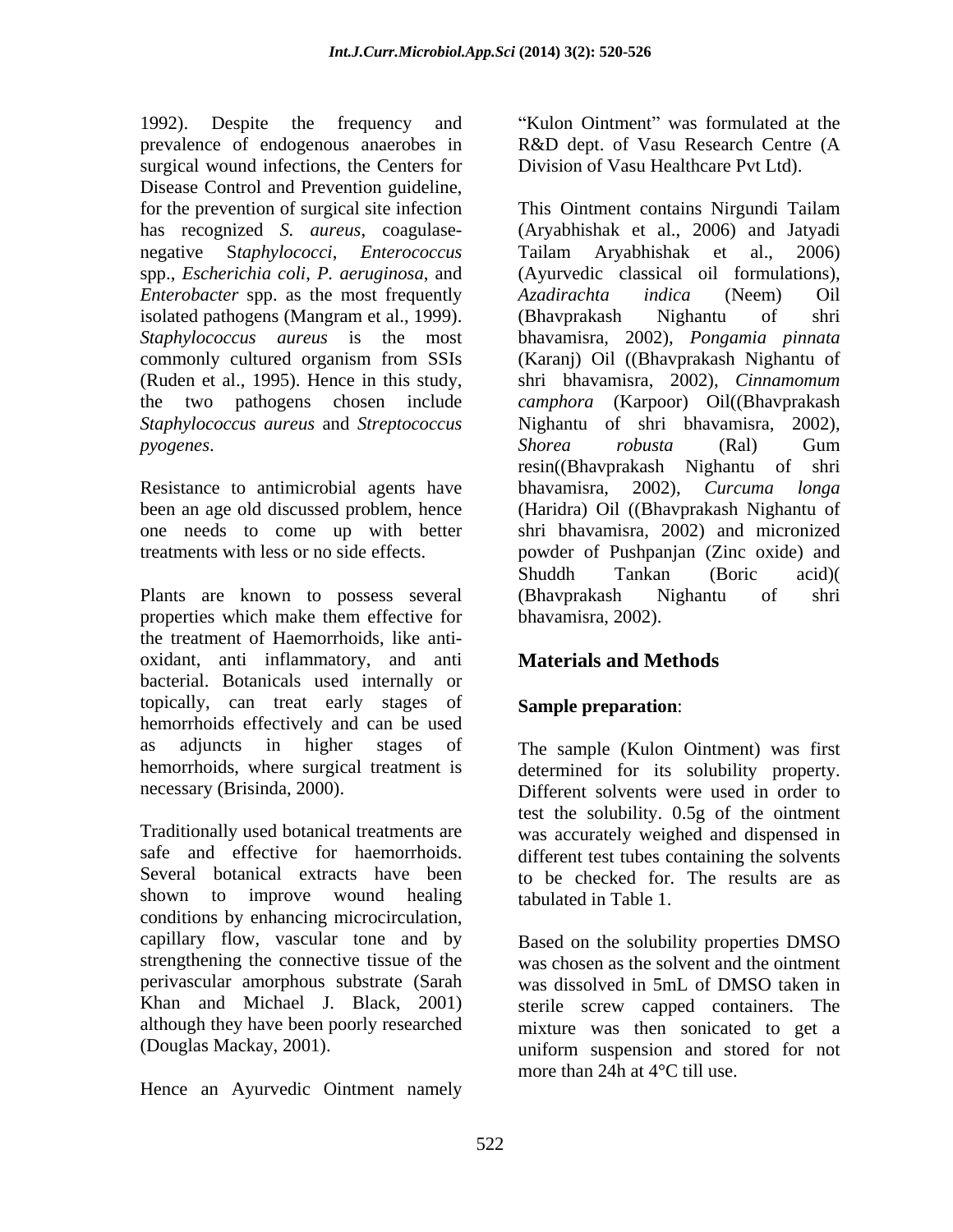*Streptococcus pyogenes* ATCC 14289 and *Staphylococcus aureus* ATCC 6538 was The agar well diffusion method was used. The culture was revived in Nutrient employed to study the antibacterial Broth and incubated at 37°C for 18-24h activity (Mbata et al., 2006; Panda et al., after which this was used as the inoculum.

# **Preparation of Mc Farland standard**

dispensed into a tube to attain comparable turbidity to that of the inoculum used. The Mc Farland 0.5 standard provides turbidity **Standards used:** comparable to a bacterial suspension<br>containing  $1.5 \times 10^8$  cfu/ml (NCCLS containing 1.5 x  $10^8$  cfu/ml (NCCLS A proprietary Ayurvedic formulation  $-$ 

Nutrient Broth and Mueller Hinton agar in the market such as [A] skin cream (MHA) agar medium were used for containing Framycetin Sulphate IP 1% determining the anti bacterial activity. w/w and [B] ointment containing Media was prepared according to the Providone Iodine IP 5% w/w  $(0.5\% \text{ w/w})$ Manufacturer's instructions. The pH of the available Iodine). Apart from these two same was adjusted as per requirement. The standard formulations two known media was then autoclaved at 15lbs antibiotic disks of known concentration pressure for 20minutes. Nutrient Broth such as Chloramphenicol (30mcg/disk) was allowed to cool down to room and Ciprofloxacin (5mcg/disk) were also temperature and kept at 4°C till use whereas the agar medium was allowed to cool down to about 45°C and then poured The well diffusion method (Mbata et al., in sterile petri plates. The plates were then 2006; Panda et al., 2011b) followed above allowed to solidify overnight after which

MHA plates were used for determining the followed for testing the standards anti-bacterial activity of *S.aureus*. In order to study the anti bacterial activity of *Streptococcus pyogenes*, Mueller Hinton

**Bacterial Culture**: Agar Plates with 5% Sheep Blood were used. The contract of the contract of the contract of the contract of the contract of the contract of the contract of the contract of the contract of the contract of the contract of the contract of the contract of the cont

2011b).

**Turbidity Standards plates.** Lawn culture of the test strain was Mc Farland standard 0.5 was prepared by sterile cotton bud to give a uniform adding specific volume i.e. 1.174% barium inoculum to the entire surface. The plates chloride into 1% sulphuric acid. 10mL of were allowed to dry, after which wells Mac Farland 0.5 standard was used in this were bored with the help of a sterile cork study, which was containing 9.95mL of borer and 0.1mL of the sample was loaded 1% sulphuric acid and 0.05mL of 1.174% barium chloride. Standard solution was triplicates to get a mean value. The plates 0.1mL of the culture was added into the prepared by swabbing with the help of a into the well. The test was carried out in were then incubated at 37°C for 18-24h.

### **Standards used**:

1993). Kulon Ointment was provided by Vasu **Media preparation** India. The ointment was checked against Healthcare Pvt. Ltd. Vadodara, Gujarat, two well known cream/ointment available in the market such as [A] skin cream containing Framycetin Sulphate IP 1% w/w and [B] ointment containing Providone Iodine IP 5% w/w (0.5% w/w standard formulations two known screened.

they were kept at 4°C till use. whereas the disk diffusion method (Kirby was used for the marketed standards Bauer Method)( Bauer et al., 1966) was followed for testing the standards antibiotic disks against the bacterial species.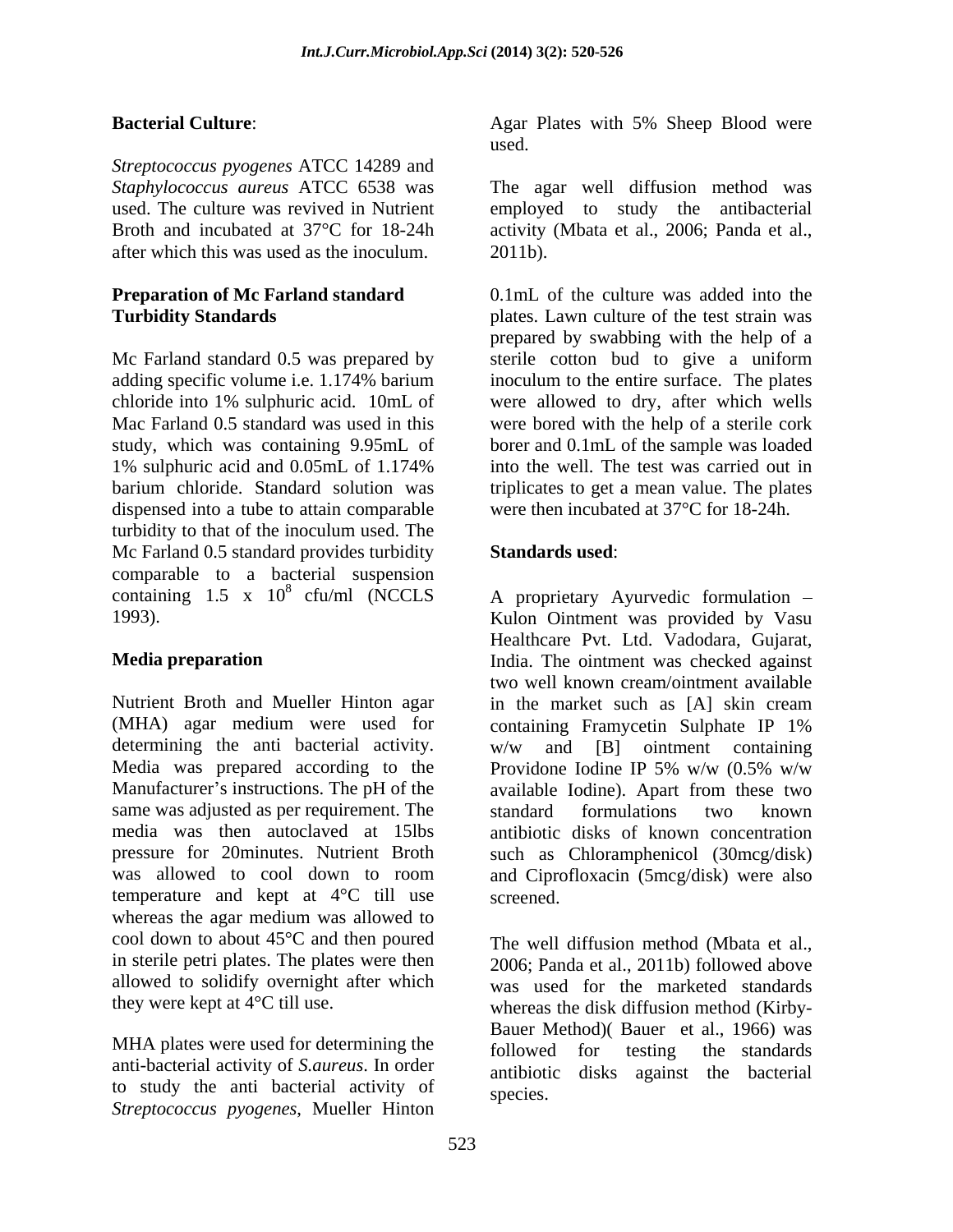0.1mL of the culture was added into the Ayurvedic Therapy is being used to treat plates. Lawn culture of the test strain was haemorrhoids with satisfactory results as prepared by swabbing with the help of a sterile cotton bud. The plates were allowed problem faced in the management of to dry. With the help of a sterile forceps the antibiotic disk was gently placed in the

Despite modern surgical and sterilization techniques and prophylactic use of good antibiotics, postoperative wound infection<br>
end checked against these two bacteria in<br>
remains a major contributory factor of comparison with modern available remains a major contributory factor of compariso<br>
nation's morbidity Conventional standards. patient's morbidity. Conventional standards.

anti-microbial resistance is a major patients with infectious diseases.

centre of the plate to ensure full contact This study thus mainly focused on an with the media. The plates were then Ayurvedic formulation – Kulon Ointment inverted and incubated at 37°C for 18-24h that was designed to treat the wounds after which the Zone of Inhibition was which posed a major problem in post read. operative surgeries. Two major gram **Results and Discussion** *aureus* and *Streptococcus pyogenes* that positive bacteria; viz *Staphylococcus*  are known to colonize in wound infections were considered in this study. All the raw materials and the Kulon ointment were checked against these two bacteria in comparison with modern available standards.

**Table.1** Solubility Test of Kulon Ointment

| $\sum_{i=1}^{n}$ | $\sim$ $-$<br><b>Observation</b> |       |             |             | <b>Solubility in different solvents</b> |                                   |          |
|------------------|----------------------------------|-------|-------------|-------------|-----------------------------------------|-----------------------------------|----------|
| No 1             | <b>Time</b>                      | Water | <b>DMSO</b> | <b>Hexa</b> | raform<br><b>Unioroform</b>             | $\Lambda$ cotons<br>$\frac{1}{2}$ | Methanol |
|                  | $\omega$ mun                     |       | .           | $++$        |                                         |                                   |          |
|                  | $10 \text{ mi}$<br>______        |       |             | $^{++}$     |                                         |                                   |          |

**Keys**: + (weakly soluble), ++ (Partially soluble), +++ (soluble), DMSO (Di Methyl Sulphoxide), Based on the above data DMSO was chosen as the solvent for test.

| <b>Table.2</b> The ZOI of the product under study against both the organisms |
|------------------------------------------------------------------------------|
|------------------------------------------------------------------------------|

| Ingredients |         |                  |                     |                                                                                  |
|-------------|---------|------------------|---------------------|----------------------------------------------------------------------------------|
|             |         |                  |                     | $\boxed{0.5g + 5mL DM \mid 1.0g + 5mL DM \mid 0.5g + 5mL DM \mid 1.0g + 5mL DM}$ |
| NTO         | 10mm    | 22mm             | <u>Imm</u>          | l 2mm                                                                            |
| JTO         | No ZOI  | 18mm             | $11$ mm             | $^{\prime}$ m                                                                    |
|             | 12mm    | $15$ mm          | l 1 mm              | $12 \text{mm}$                                                                   |
| KU.         | No ZOI  | 16 <sub>mm</sub> |                     |                                                                                  |
| KAO         |         |                  |                     |                                                                                  |
|             | $17$ mm | 19mm             | 10mm<br>1 V J I I I | 11mm                                                                             |
|             | 18mm    |                  | No ZOI              | No ZOI                                                                           |
|             |         |                  |                     |                                                                                  |

**NTO**: Nirgundi Tailam Oil; **JTO**: Jatyadi Tailam Oil; **NO**: Neem Oil; **KO**: Karanj Oil; **KAO**: Karpoor Oil; **HO**: Haridra Oil; **PP**: Pushpanjan; **ST**: Shuddh Tankan; **DM**: Di Methyl Sulphoxide (DMSO); **ZOI**: Zone of Inhibition.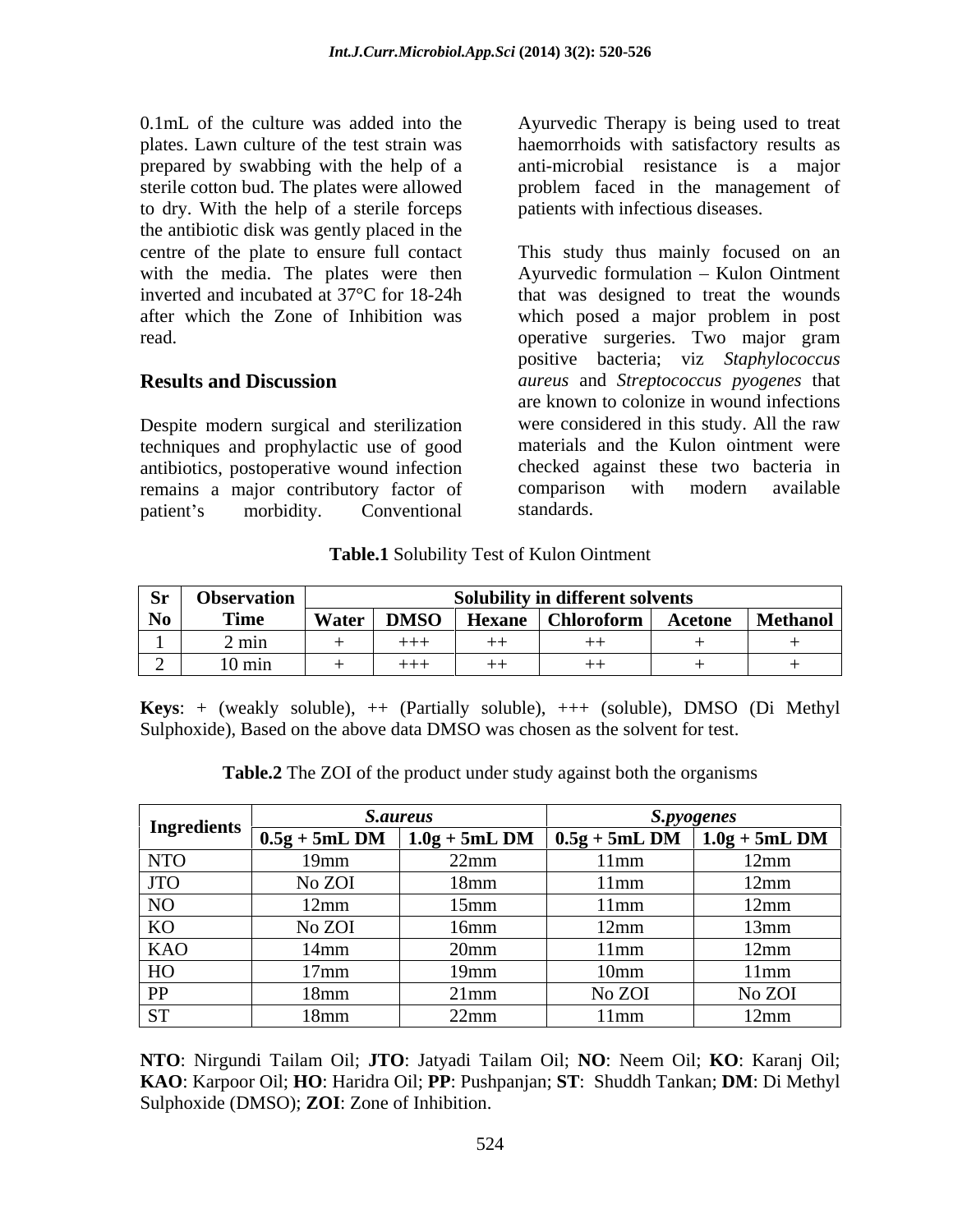| Name of Drug                                                  | <i>S.aureus</i>                                                                         |         | <i>S.pyogenes</i> |                |
|---------------------------------------------------------------|-----------------------------------------------------------------------------------------|---------|-------------------|----------------|
|                                                               | <b>Kulon Ointment</b>                                                                   |         |                   |                |
|                                                               |                                                                                         | 18mm    |                   |                |
| $\frac{\text{KO} (0.5g + 5mL DM)}{\text{KO} (1.0g + 5mL DM)}$ |                                                                                         | 20mm    | 12mm              |                |
|                                                               | <b>Standard Antibiotic Disks</b>                                                        |         |                   |                |
| Ciprofloxacin 5mcg/disk                                       | 20mm                                                                                    |         |                   |                |
| Chloramphenicol 30mcg/disk                                    | 18mm                                                                                    |         |                   | '/mm           |
|                                                               | <b>Marketed Brands</b>                                                                  |         |                   |                |
|                                                               | $\frac{1}{2}$ 0.5g+5mL DM $\left[$ 1.0g+5mL DM $\left[$ 0.5g+5mLDM $\right]$ 1.0g+5mLDM |         |                   |                |
| [A] Framycetin Sulphate IP 1%                                 | $27$ mm                                                                                 | 28mm    | No ZOI            | $10$ mm        |
|                                                               |                                                                                         |         |                   |                |
| [B] Providone Iodine IP 5% $w/w$                              | $17$ mm                                                                                 | $19$ mm | 10mm              | $12 \text{mm}$ |

**Table.3** The ZOI of Kulon Ointment and the standards checked against.

**DM:** Di Methyl Sulphoxide (DMSO); [A] skin cream containing Framycetin Sulphate IP 1% w/w and **[B]** ointment containing

As a standard, two antibiotic disks of **References** known concentrations viz; Chloramphenicol 30mcg/disk and Box, G. E., W.G. Hunter and Hunter, Ciprofloxacin 5mcg/disk were used against both the bacteria; also two standard and well known creams / and Discovery", 2nd Edition, Wiley. ointment commercially available in the Box, G. E. P., W.G. Hunter and Hunter, S. market were also checked. The results of J.1978. "Statistics for Experimenters", Kulon Ointment were found to be at par John Wiley & Sons, Inc, New York, As a standard, two amibiotic disks of<br>
Known concentrations<br>
Chloramphenicol 30mcg/disk and Box, G. E., W.G. Hunter and Hunter,<br>
Chloramphenicol 30mcg/disk were used<br>
against both the bacteria; also two Experimenters: Desi

Kulon Ointment manufactured and "TiO2 Based Advanced Oxidation marketed by Vasu Healthcare Pvt Ltd is Nanotechnologies for Water safe and effective in treating wounds and **Purification and Reuse**", Sustainability skin infections involved during post

gratitude to Vasu Research Centre, A Division of Vasu Healthcare Pvt. Ltd,<br>Sonocatalytic activity", ultrasonic Vadodara, India, for providing state of the art testing facility and financial support to

- J.S.2005. "Statistics for Experimenters: Design, Innovation,
- 1978.
- with the standards used.<br>
The study can thus be concluded that The study can thus be concluded that The Stathatos and Lianoss, P.2010. Choi, H., S.R. Al-Abed, D.D. Dionysiou, E. Stathatos and Lianoss, P.2010. Nanotechnologies for Water Sci. Engineer. 2: 229-254.
- surgery. Jun Wang, W., Z. Zhaohong Zhang , Y. **Acknowledgement Treatment CONSCRIPTION CONSCRIPTION CONSCRIPTION CONSCRIPTION CONSCRIPTION CONSCRIPTION CONSCRIPTION CONSCRIPTION CONSCRIPTION CONSCRIPTION CONSCRIPTION CONSCRIPTION** The authors would like to express their  $\frac{\text{TiO2}}{\text{Li}_\text{tot}}$  powder under ultrasonic Rui Xu and Xiangdong, Z.2007. TiO2 powder under ultrasonic irradiation in hydrogen peroxide solution and investigation of its sonocatalytic activity", ultrasonic sonochemistry.